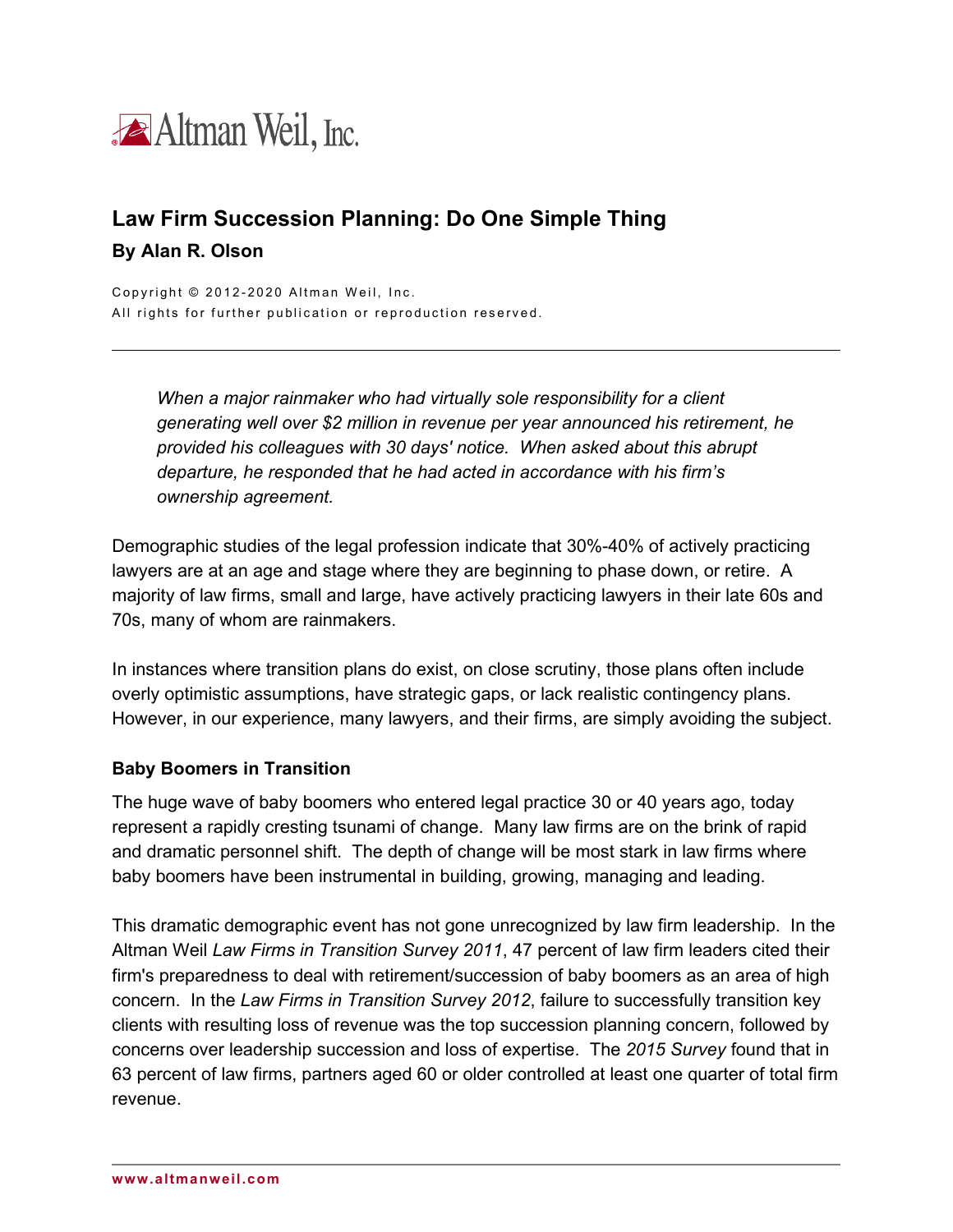## **Knowing Is Not Doing**

One of the main themes in Jeffrey Pfeffer and Robert Sutton's highly pertinent book, *The Knowing-Doing Gap*, is that identifying and talking about an issue or problem is not the same as addressing or solving the problem. This principle is especially applicable to law firms. Lawyers generally excel at issue analysis and discussion, but law firms are seldom structured for easy implementation of new ideas.

Despite the generally high recognition of the need for succession planning, many law firms have been reluctant, or lax, in developing adequate succession plans. Many—if not most law firms have been dealing with succession planning case-by-case (which might be appropriate), and *ad hoc* (which is not). Moreover, lawyer succession issues are often addressed belatedly, if not grudgingly. Many firms persist in avoiding the issue, hoping that, given time, transitions will spontaneously take shape and work out.

In addition to the knowing-doing gap, there are myriad reasons why law firms, populated by highly intelligent, forward-thinking and risk-averse stakeholders, have continued to avoid succession planning issues, taken minimalist approaches, or practiced brinksmanship.

Some typical excuses we hear from law firms are:

- **Inertia or aversion to planning**: Historically, things have worked out over time; we've never had to plan this before; we're busy enough with the day-today pressures of serving our clients and running our business without worrying about what *might* happen;
- **Concern over lawyer retention**: We have seniors who are highly productive, at the top of their profession, and they are not receptive to discussing phase downs, transitioning their clients, or becoming lame ducks – *we don't want to antagonize productive partners*;
- **Concern over client retention**: We've been going above and beyond to retain and serve our clients, be completely reliable and responsive; if we broach the topic of transition, we are by definition, raising the prospect of change and potential instability;
- **Lack of viable successor(s)**: Our next-in-line, or our next generation, might not have the high-level expertise, client and industry knowledge, or the requisite "fire in the belly" to take the baton;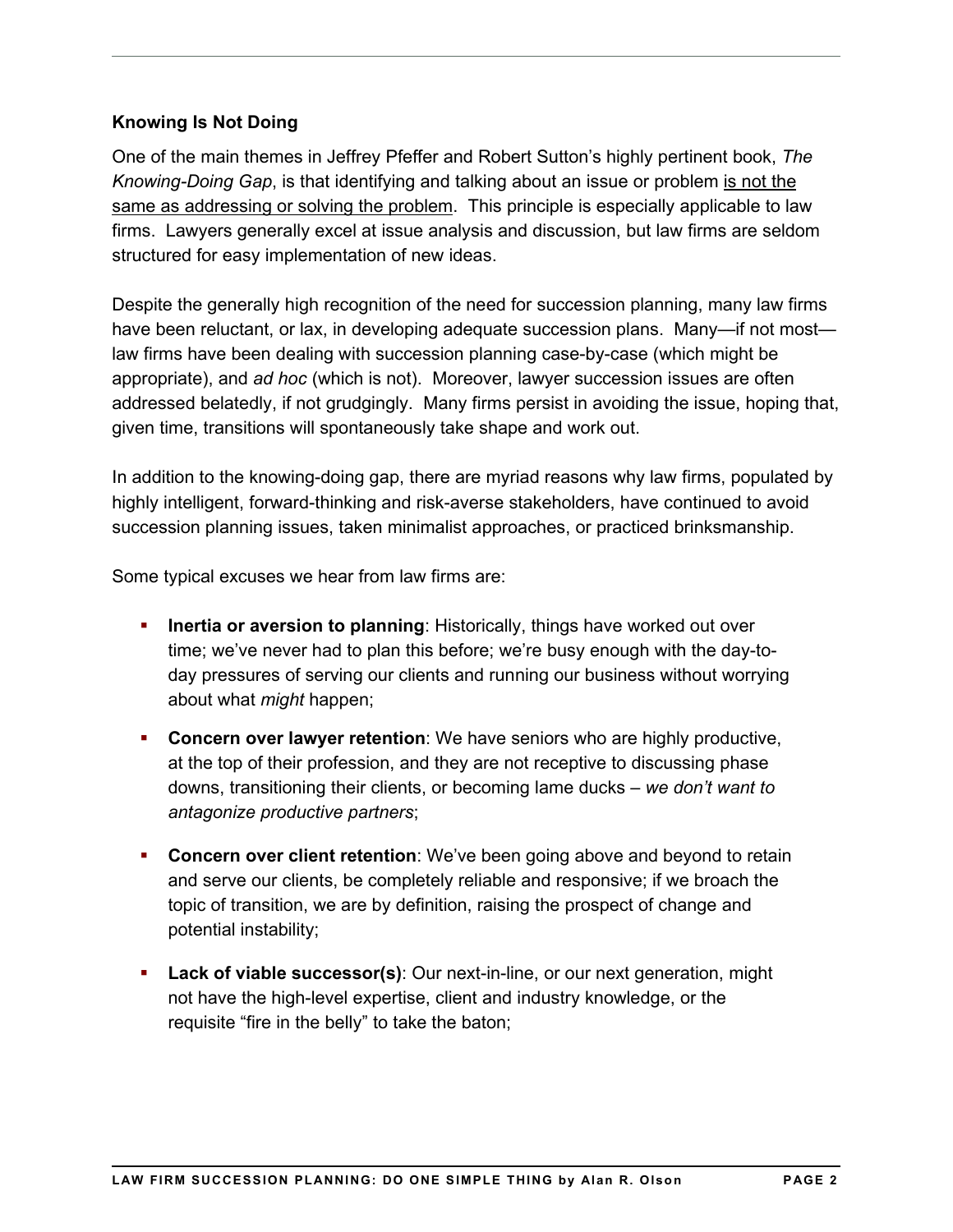**Over-reliance on compensation systems**: Our (formulaic or subjective) compensation system provides for decreasing compensation as individuals reduce production—therefore, our transitions are covered automatically.

## **Solutions—The Way To Get Started (or Make a Fact-Based Decision Not To)**

Clearly, law firms must not only recognize the need for succession planning, but also plan, act, manage, and compensate for upcoming transitions. The best solution is to factually determine if the firm has significant succession issues, and whether their breadth, depth and substance merit development of a succession plan of some kind.

There is one simple thing you can do immediately to objectively assess (and demonstrate to your partners) the need for succession planning in your law firm.

Conduct a demographic analysis of the ages of your lawyers. Subject to firm size, the analyses should typically be done at the firm, practice/industry group, and office levels. Chart One (below), based on hypothetical data that might represent a practice group or a small law firm, illustrates that clear, impactful conclusions are available through an easily undertaken demographic analysis.



# **Chart One: Hypothetical Practice Group or Firm by Age Group — 32% of lawyers are age 61 or older —**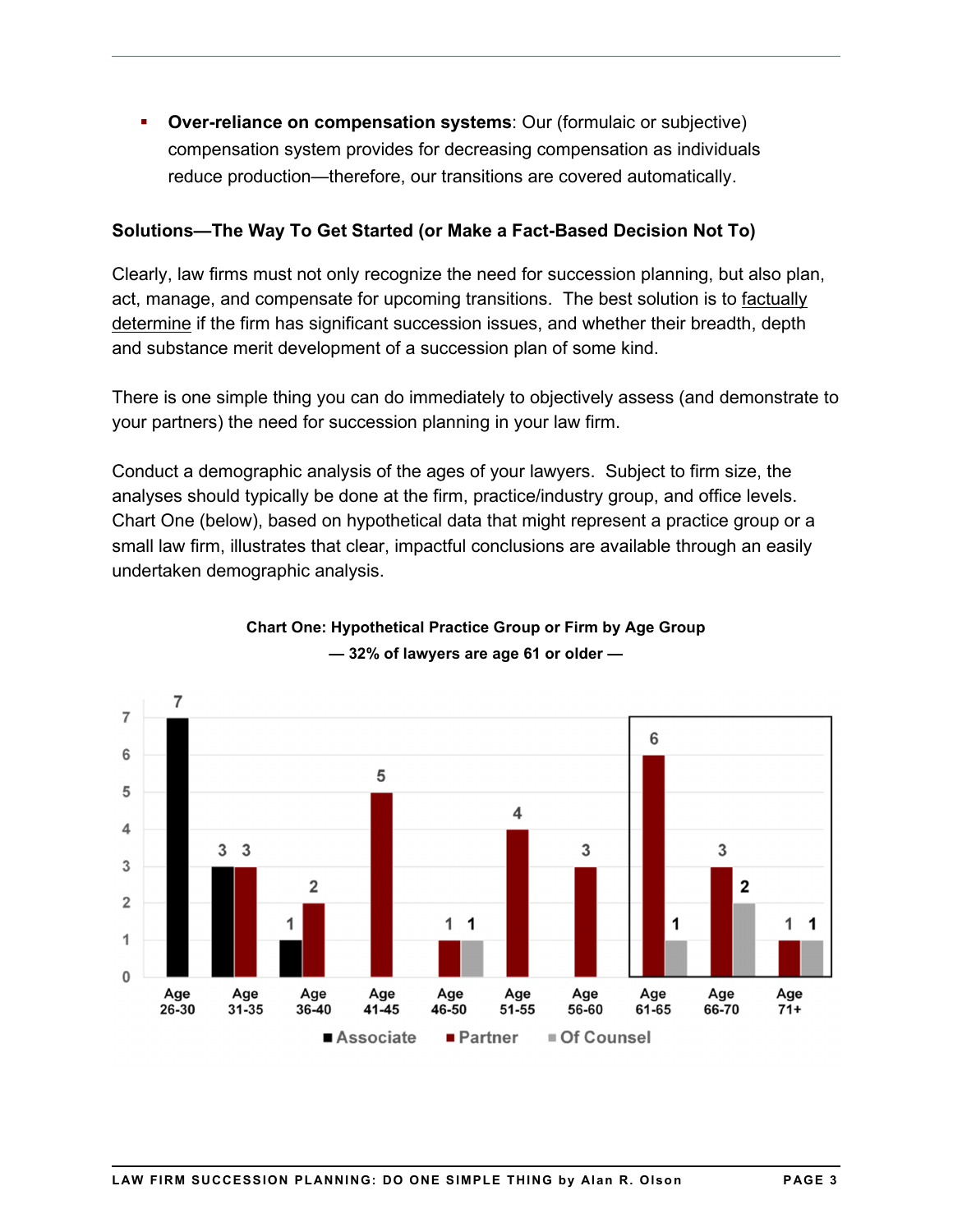In this example we see a 44-lawyer group that has 14 lawyers age 61 or above, including 10 partners. It's likely that, in most firms, these 10 partners will be responsible for very substantial client revenues. The eight partners age 46 to 60 are, in general, most likely to be next in line for assuming major client responsibility—but, of course, the firm cannot *assume* that client transitions will occur, nor be successful.

Clearly, the demographics raise important questions:

- Are there sufficient seasoned lawyers to transition the clients of 10 senior partners, or 14 senior lawyers?
- Does the firm have the requisite levels and types of expertise, skill and ambition to successfully transition and retain the seniors' clients and legal work?

If it has not already done so, this firm or practice group should conclude that it needs to begin evaluating the specifics of pending changes, and developing concrete transition plans—and do so immediately.

Next, using the same demographic breakdown by age range, look at Billing Attorney totals (or alternatively, Originating Attorney totals). This adds a dollar value to the equation and may inject a more immediate sense of urgency. In the representative example below, a major succession planning initiative appears warranted—and perhaps critical.



#### **Chart Two: Total Billing Attorney Revenue by Age Group — 45% of revenue is from lawyers age 61 or older —**